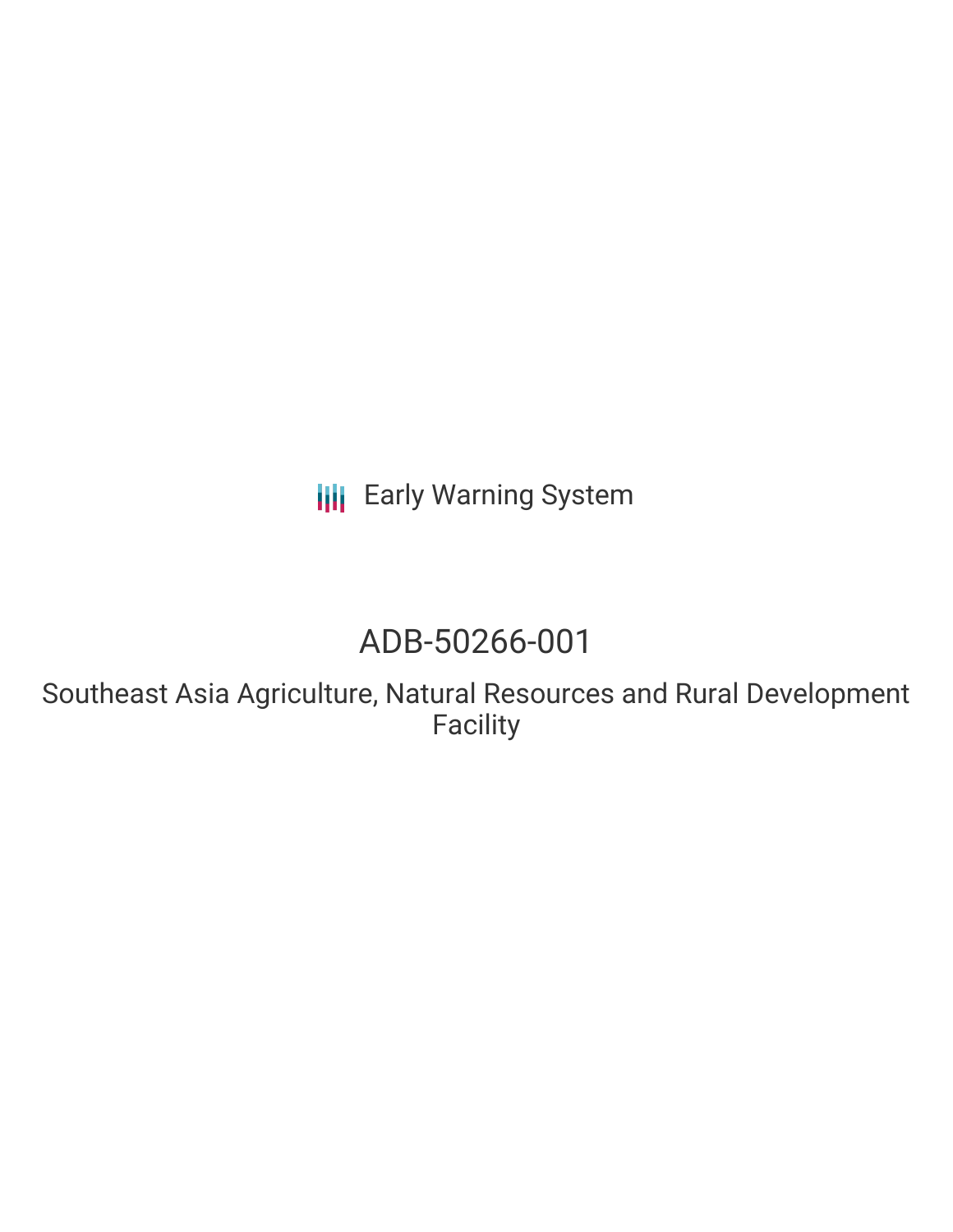

# **Quick Facts**

| <b>Countries</b>               | Myanmar, Vietnam                                                      |
|--------------------------------|-----------------------------------------------------------------------|
| <b>Specific Location</b>       | Nation-wide                                                           |
| <b>Financial Institutions</b>  | Asian Development Bank (ADB)                                          |
| <b>Status</b>                  | Approved                                                              |
| <b>Bank Risk Rating</b>        | U                                                                     |
| <b>Voting Date</b>             | 2018-12-10                                                            |
| <b>Borrower</b>                | Myanmar, Vietnam                                                      |
| <b>Sectors</b>                 | Agriculture and Forestry, Climate and Environment, Industry and Trade |
| <b>Investment Type(s)</b>      | <b>Advisory Services</b>                                              |
| <b>Investment Amount (USD)</b> | $$3.50$ million                                                       |
| <b>Project Cost (USD)</b>      | $$3.50$ million                                                       |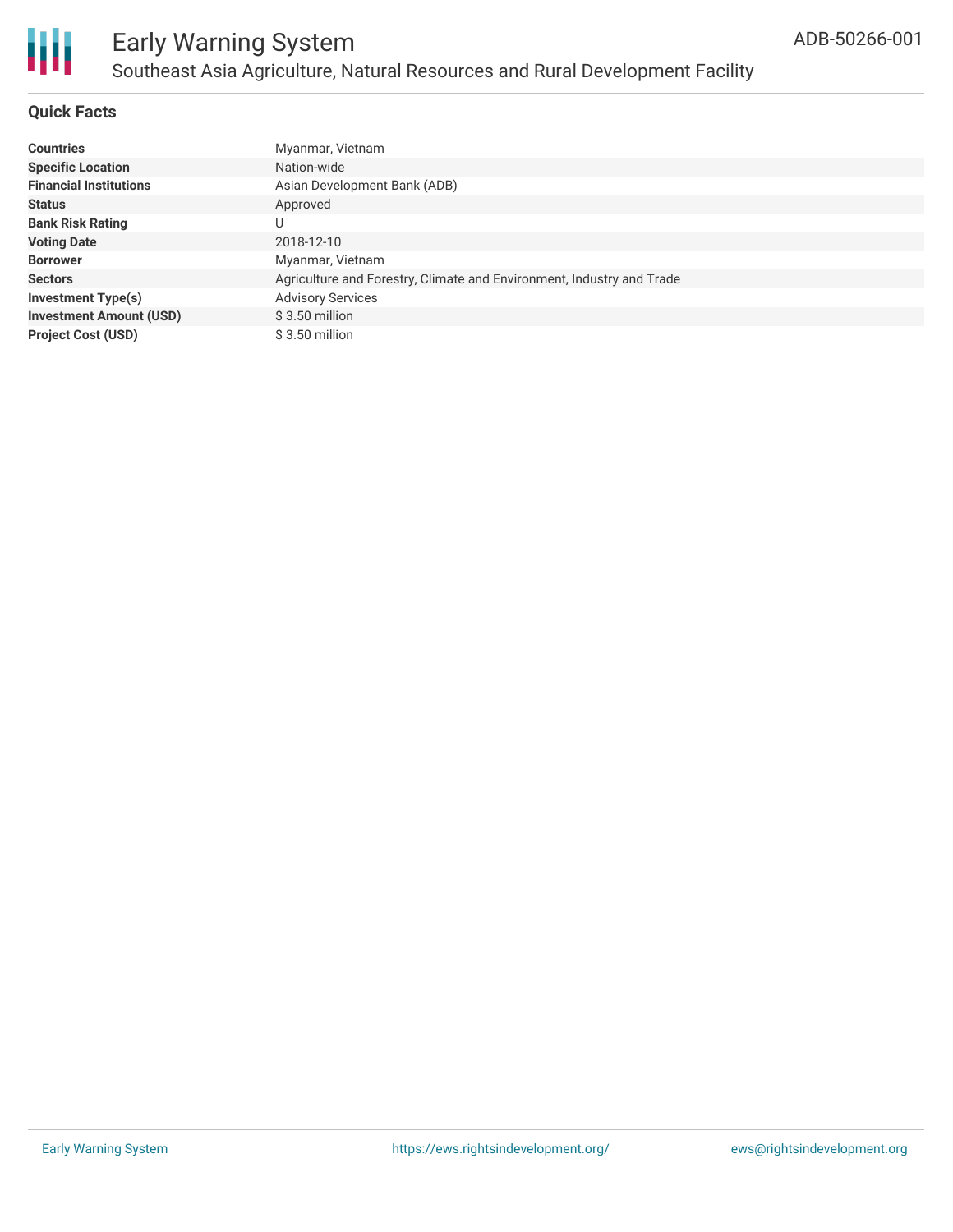

# **Project Description**

\*There is no further information being revealed at this stage of the project\*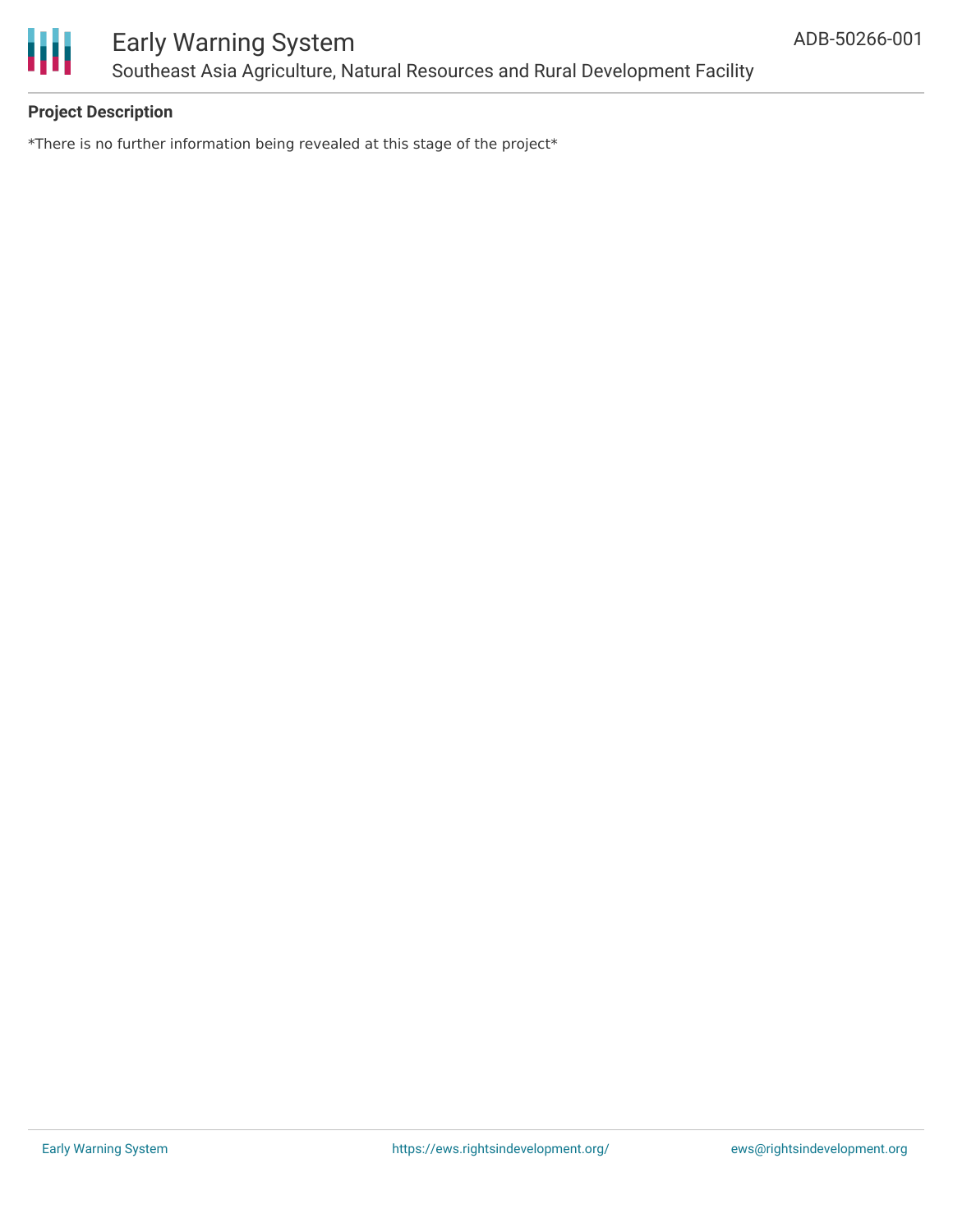

#### **Investment Description**

Asian Development Bank (ADB)

#### **TA 9681-REG: Southeast Asia Agriculture, Natural Resources and Rural Development Facility**

Technical Assistance Special Fund US\$ 2.60 million

Project Readiness Improvement Trust Fund US\$ 0.9 million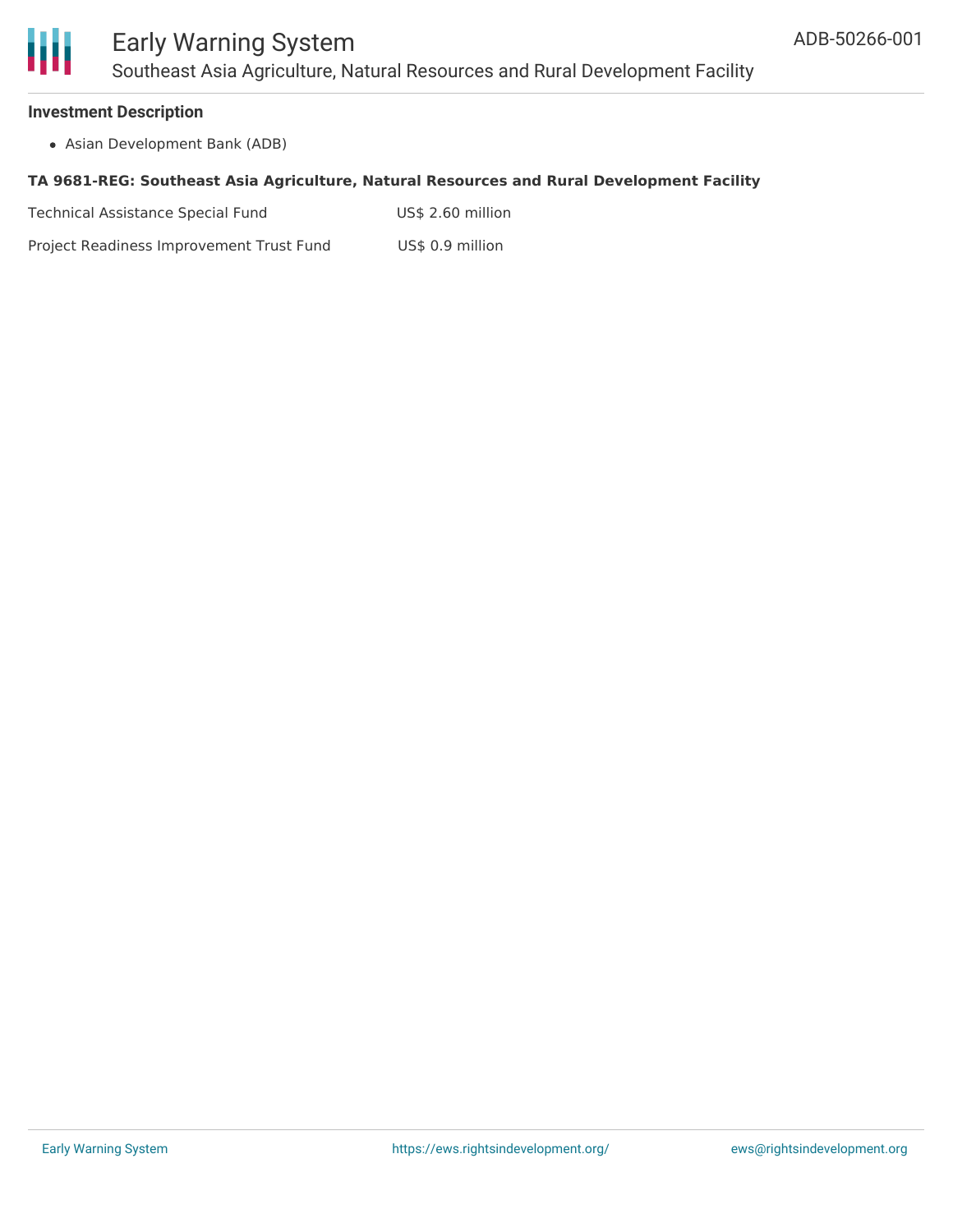

## **Contact Information**

## **Executing Agencies**

#### **Asian Development Bank**

6 ADB Avenue, Mandaluyong City 1550, Philippines

\*There is no further information being revealed at this stage of the project\*

#### **ACCOUNTABILITY MECHANISM OF ADB**

The Accountability Mechanism is an independent complaint mechanism and fact-finding body for people who believe they are likely to be, or have been, adversely affected by an Asian Development Bank-financed project. If you submit a complaint to the Accountability Mechanism, they may investigate to assess whether the Asian Development Bank is following its own policies and procedures for preventing harm to people or the environment. You can learn more about the Accountability Mechanism and how to file a complaint at: http://www.adb.org/site/accountability-mechanism/main